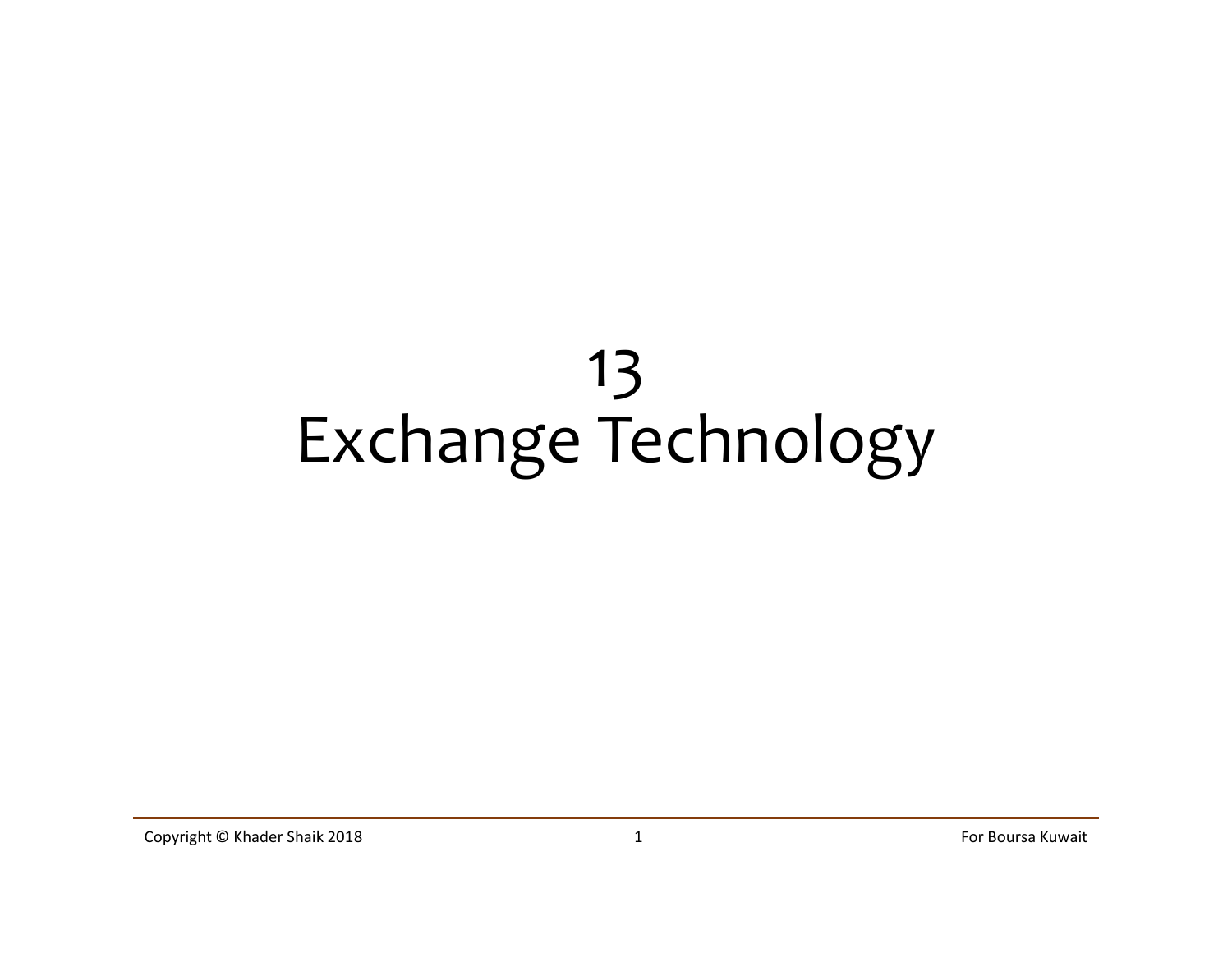## Agenda

#### 

- Functions of Exchange System
- System Architecture
- Order Entry Gateway
- Order Matching
- Market Data Distribution
- Post-trade Processing
- Market Surveillance
- Clearinghouse Interface Copyright © Khader Shaik 2018 2 For Boursa Kuwait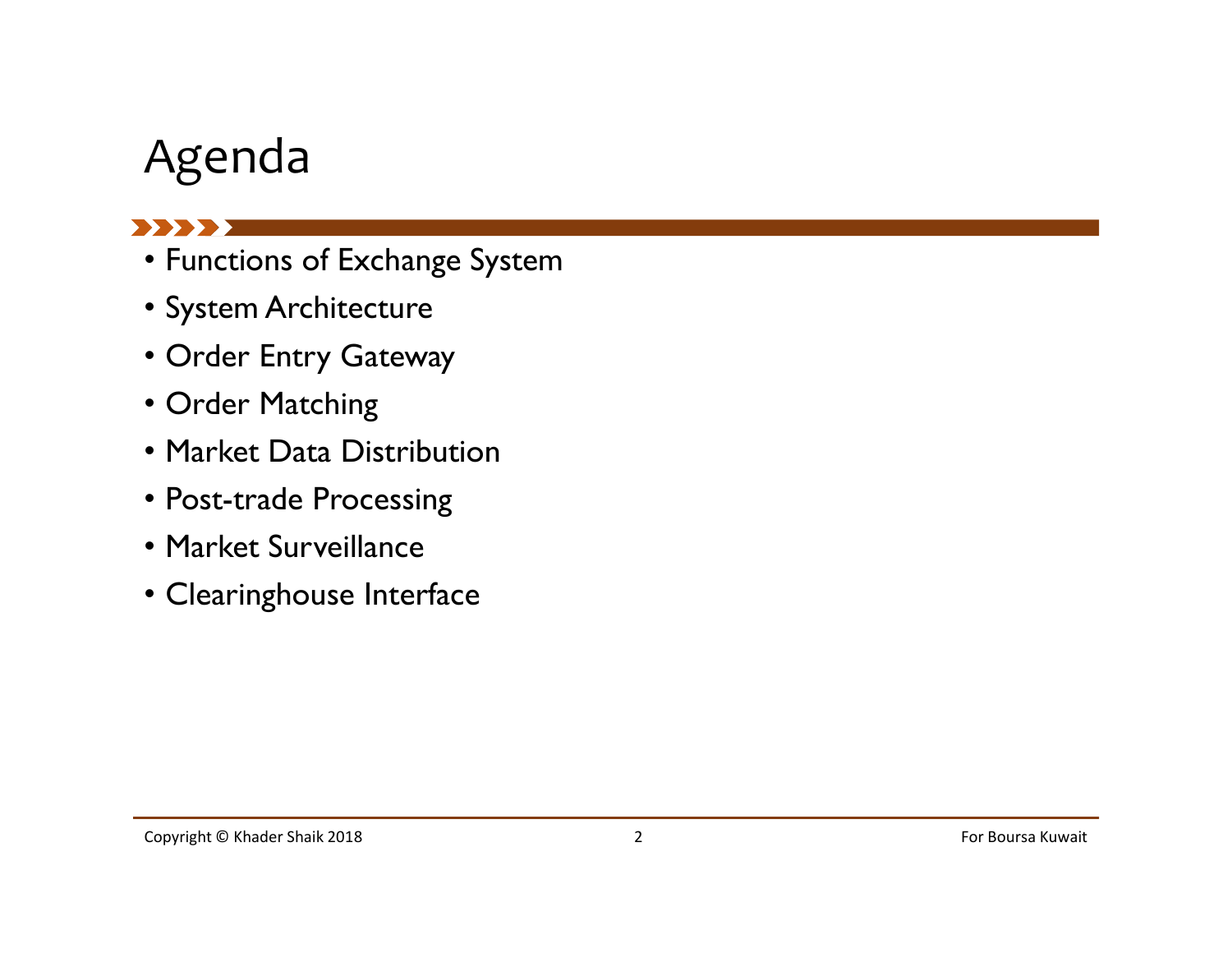# Essential Functions Essential Functions<br>
Copyright © Khader Shaik 2018<br>
Copyright © Khader Shaik 2018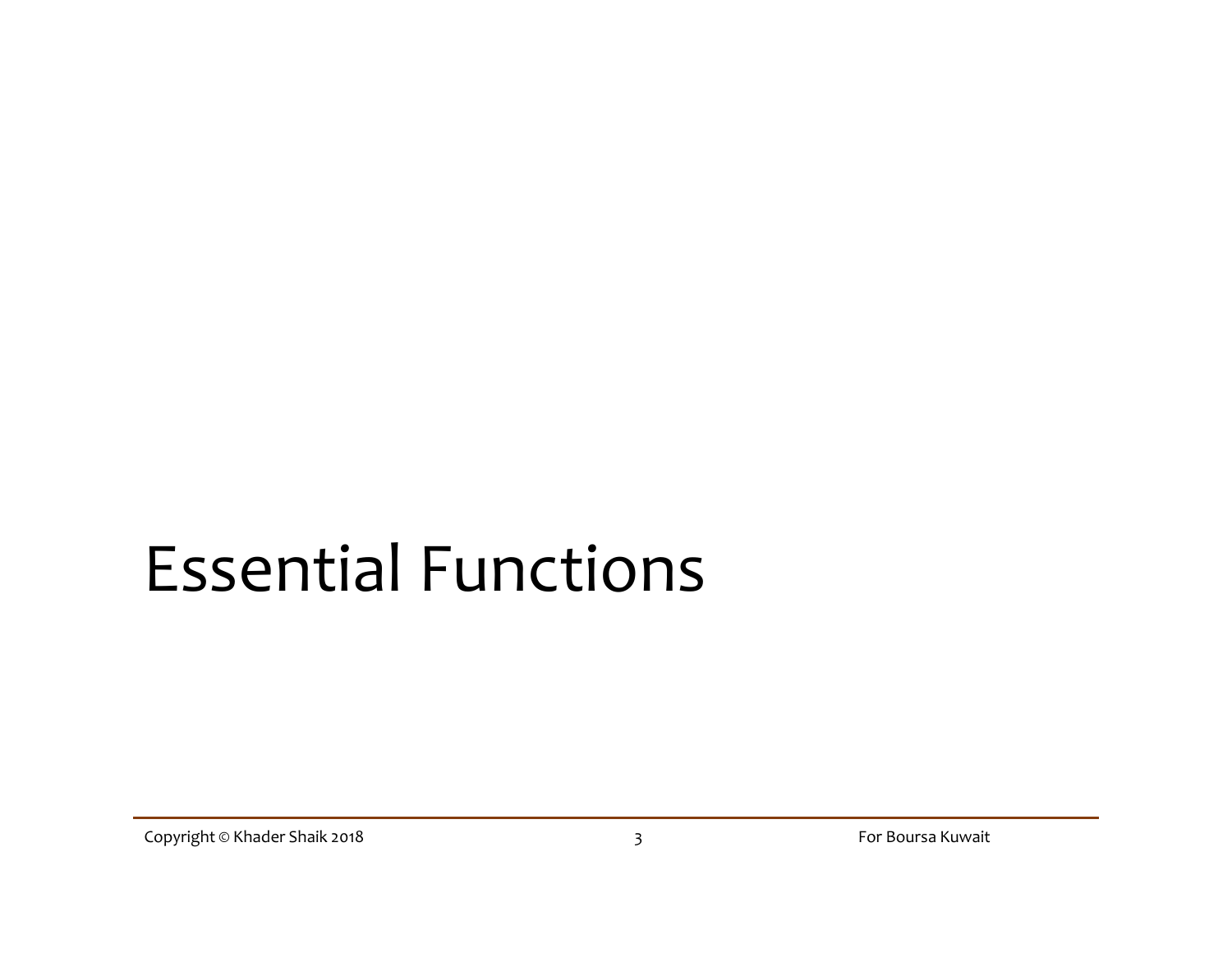# Key Functions of Exchange Systems

- 
- **Key Functions of Exchange Systems**<br>• Order entry capture orders from clients easiest possible<br>• Order Management manage client orders and push all valid orders for execution • Ney Functions of Exchange Systems<br>• Order entry – capture orders from clients easiest possible<br>• Order Management – manage client orders and push all valid<br>• Order matching – Run matching algorithms to match buy orders for execution • Order entry – capture orders from clients easiest possible<br>• Order entry – capture orders from clients easiest possible<br>• Order Management – manage client orders and push all valid<br>• Order matching – Run matching algorit
- and sell orders
- Functions of Exchange Systems<br>
 Order entry capture orders from clients easiest possible<br>
 Order Management manage client orders and push all valid<br>
 Order matching Run matching algorithms to match buy<br>
 Market D as orders flow through the system • Order entry – capture orders from clients easiest possible<br>• Order Management – manage client orders and push all valid<br>orders for execution<br>• Order matching – Run matching algorithms to match buy<br>and sell orders<br>• Marke and sell orders<br>• Market Data Distribution — distribute market data elements<br>as orders flow through the system<br>• Interface to Clearinghouse (real-time) — send matched<br>orders and other required information to clearinghouse<br>
- orders and other required information to clearinghouse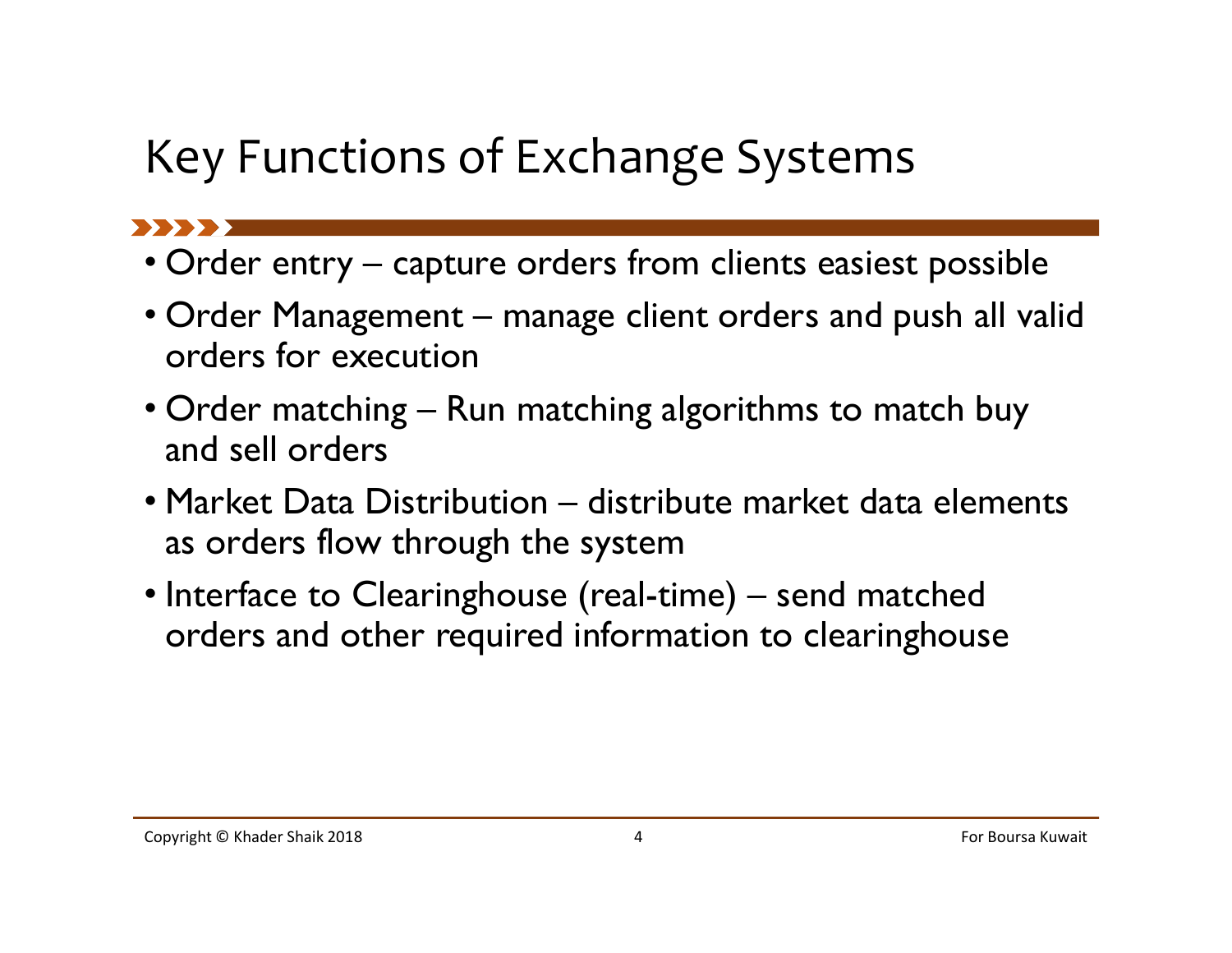# Key Functions of Exchange Systems ..cont

- **Key Functions of Exchange Systems ..cont**<br>• Real-time and Post-trade Surveillance apply surveillance<br>rules during order matching as well as after-execution and<br>produce alerts rules during order matching as well as after-execution and produce alerts Functions of Exchange Systems ..cont<br>• Real-time and Post-trade Surveillance – apply surveillance<br>• reles during order matching as well as after-execution and<br>• Monitoring Modules – provide monitoring and control of all<br>• • Real-time and Post-trade Surveillance – apply surveillance<br>• Real-time and Post-trade Surveillance – apply surveillance<br>rules during order matching as well as after-execution and<br>• Monitoring Modules – provide monitoring • Real-time and Post-trade Surveillance – apply surveillance<br>• Real-time and Post-trade Surveillance – apply surveillance<br>rules during order matching as well as after-execution and<br>• Monitoring Modules – provide monitoring
- system activities
- demand Copyright © Khader Shaik 2018 5 For Boursa Kuwait
-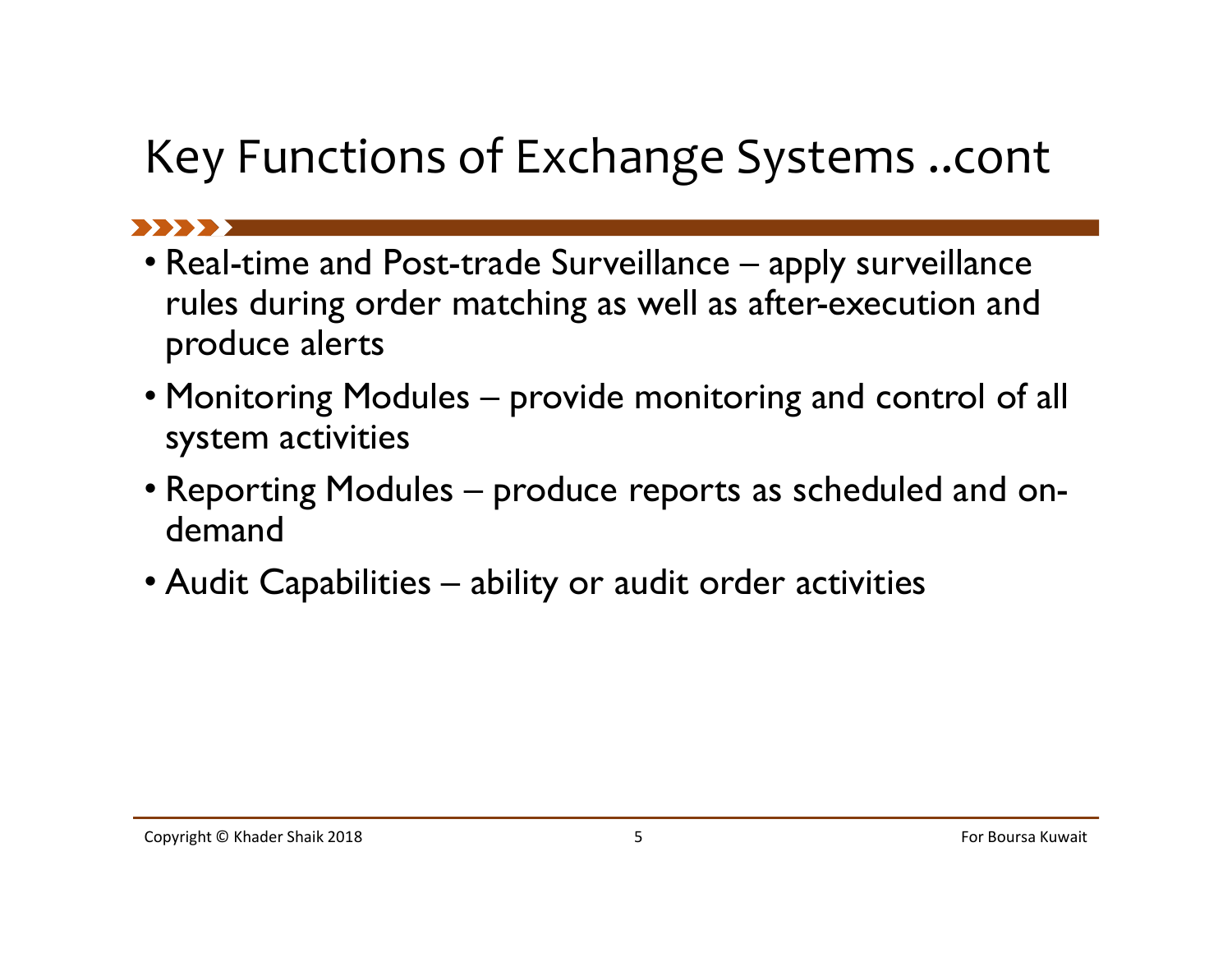# System Architecture System Architecture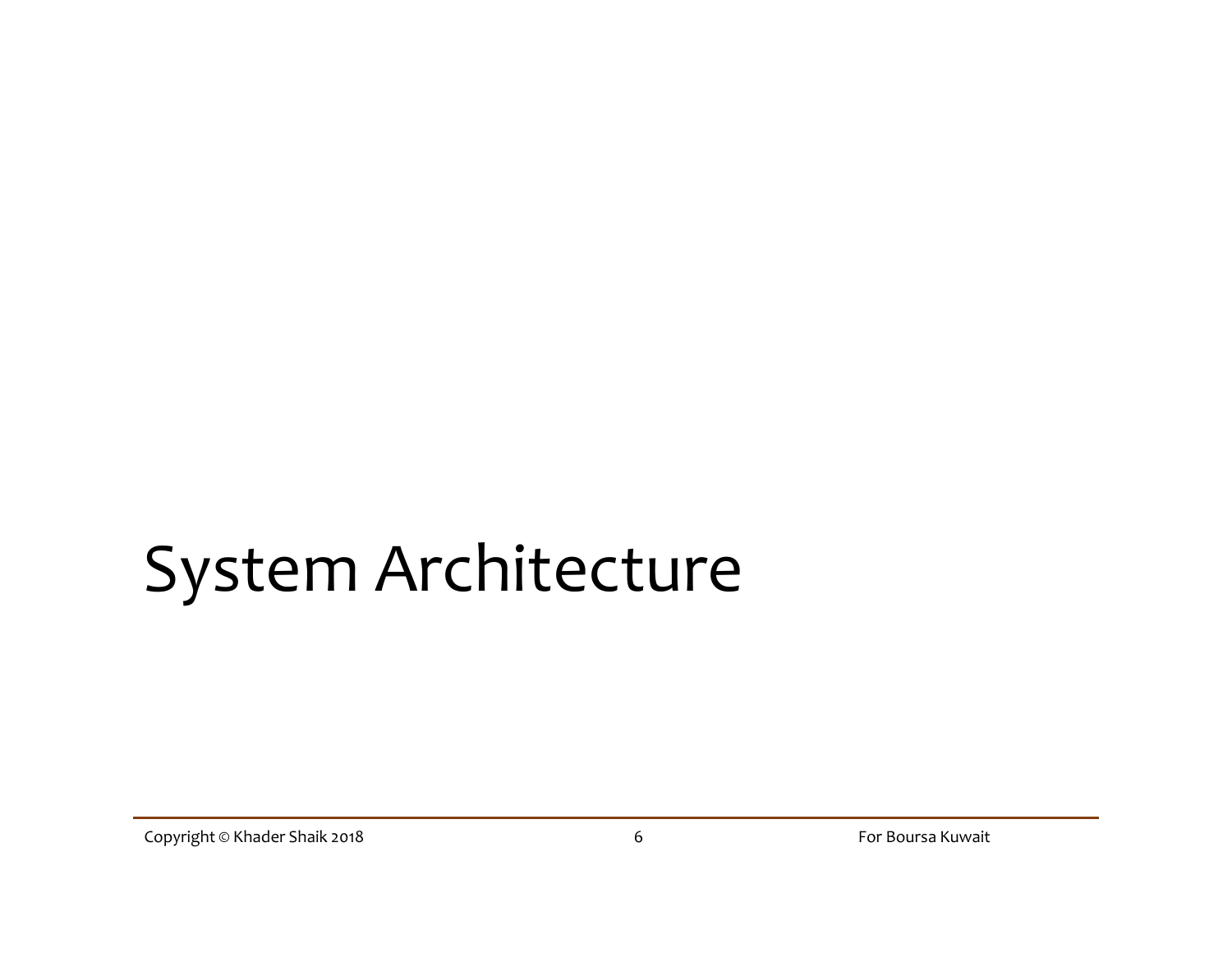#### Architecture

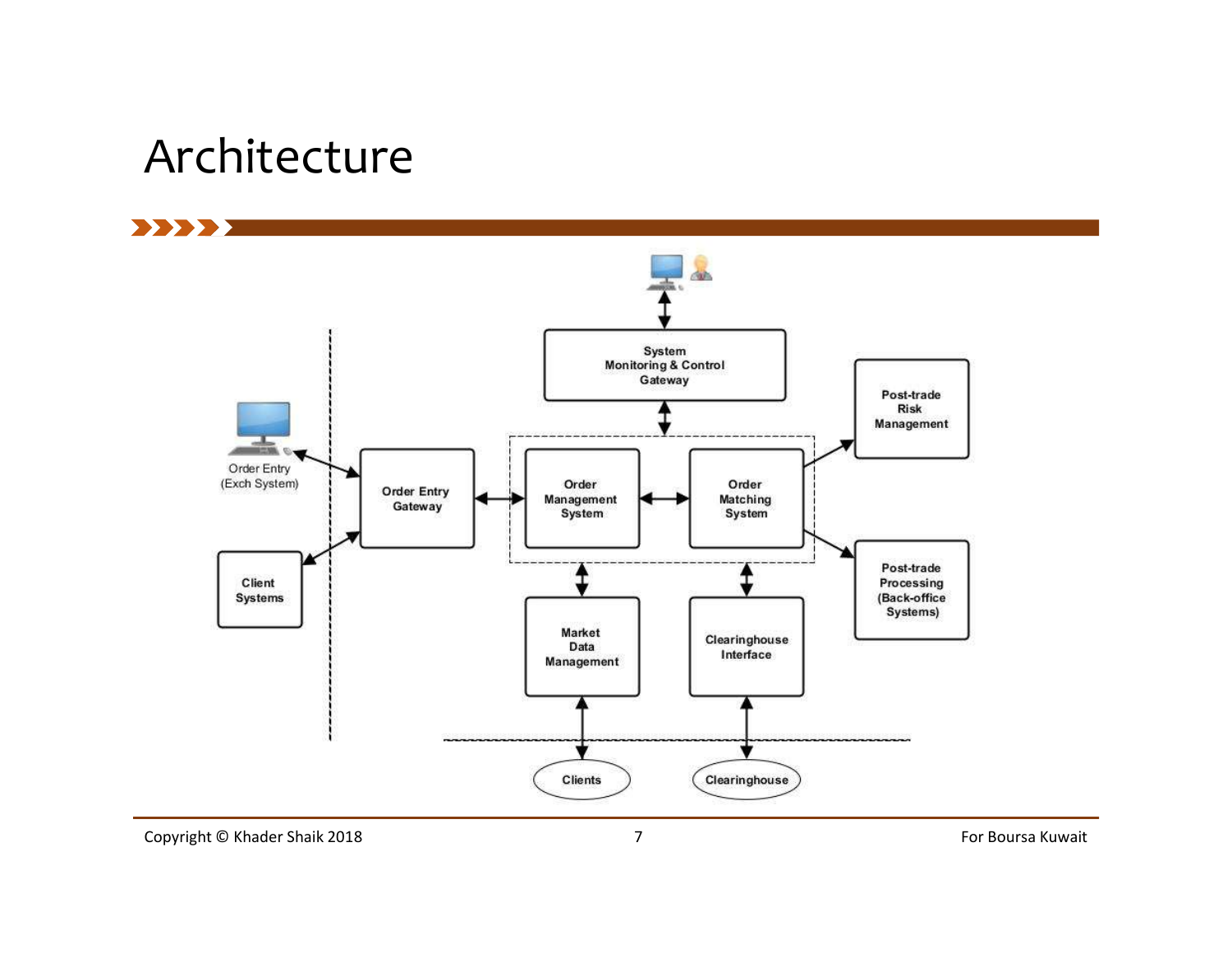## Key Components

- Order Entry Gateway
- Order Entry System for clients (Direct and API)
- Order Management System
- Order matching engine
- Market Data Mgmt. & Distribution
- Clearinghouse Interface
- Platform Monitoring & Control • Market Data Mgmt. & Distribution<br>• Clearinghouse Interface<br>• Platform Monitoring & Control<br>• Post-trade Risk Mgmt.<br>• Post-trade Processing<br>Copyright © Khader Shaik 2018 8 For Boursa Kuwait
- Post-trade Risk Mgmt.
- Post-trade Processing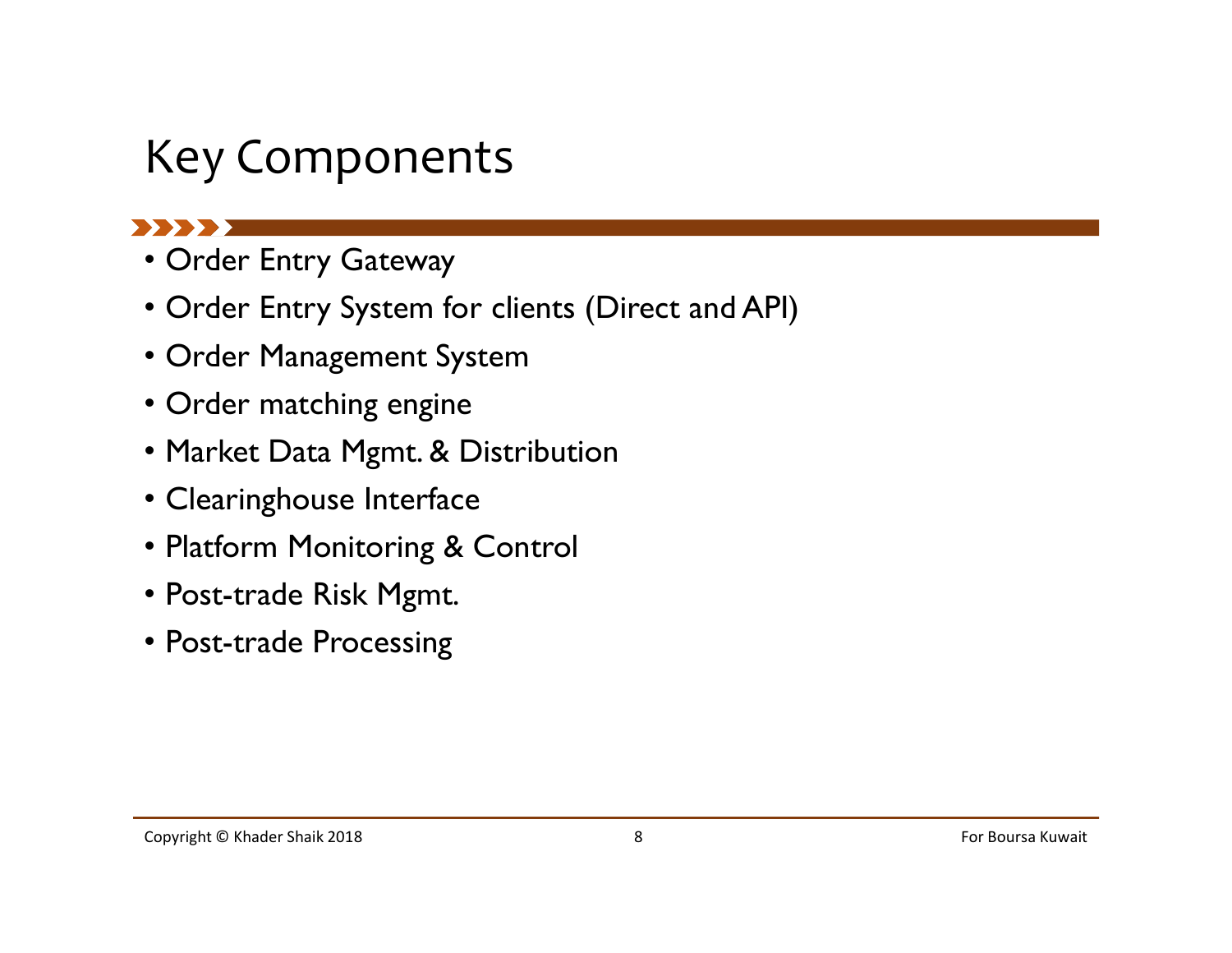## Order Entry Gateway

- 
- Order Entry Gateway<br>• Open Interface support for standard protocols like FIX<br>• Support native clients Direct web based client interface (to support small and mid-size client access) or similar 9 Order Entry Gateway<br>• Open Interface – support for standard protocols like FIX<br>• Support native clients - Direct web based client interface (to support small and mid-size client access) or similar<br>• Iow-latency, high thr support small and mid-size client access) or similar 9 <br>
• Open Interface – support for standard protocols like FIX<br>
• Support native clients - Direct web based client interface (to<br>
support small and mid-size client access) or similar<br>
• Iow-latency, high throughput capabil
- low-latency, high throughput capabilities
- 
- Provide order validation, limit checks other integrity and risk<br>
 Open Interface support for standard protocols like FIX<br>
 Support native clients Direct web based client interface (to<br>
support small and mid-size cl management controls • Provide secured access — must be protected<br>• Provide order validation, limit checks other integrity and risk<br>management controls<br>copyright © Khader Shaik 2018<br>Copyright © Khader Shaik 2018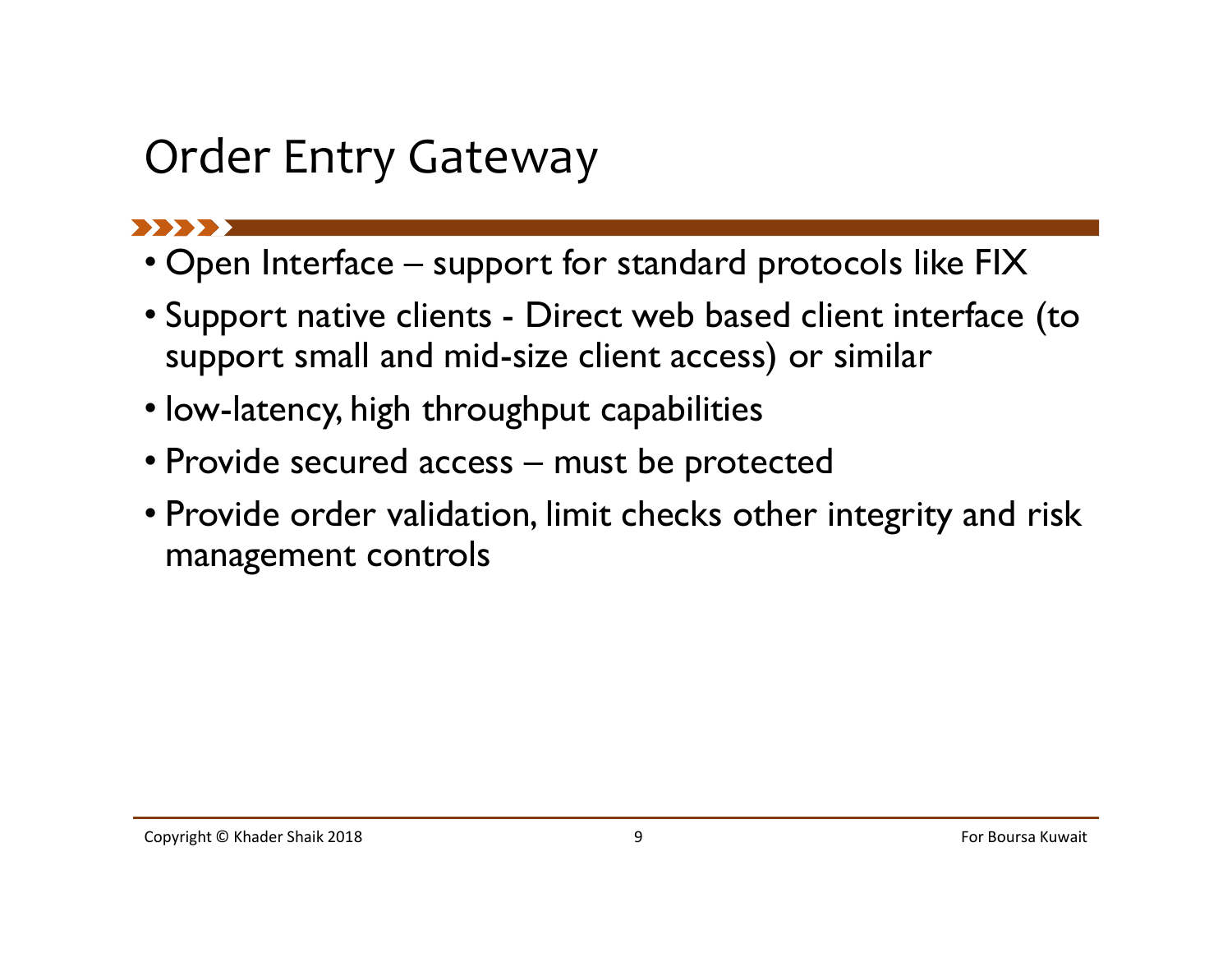### Order Management System

#### $\blacksquare$

- Manage orders (order book, executions etc.)
- Apply pre-trade validations
- Route orders as matching engine
- Process client queries on order status etc.
- Manage reference data (contract definitions etc) Copyright © Khader Shaik 2018 10 For Boursa Kuwait
- Manage corporate actions etc.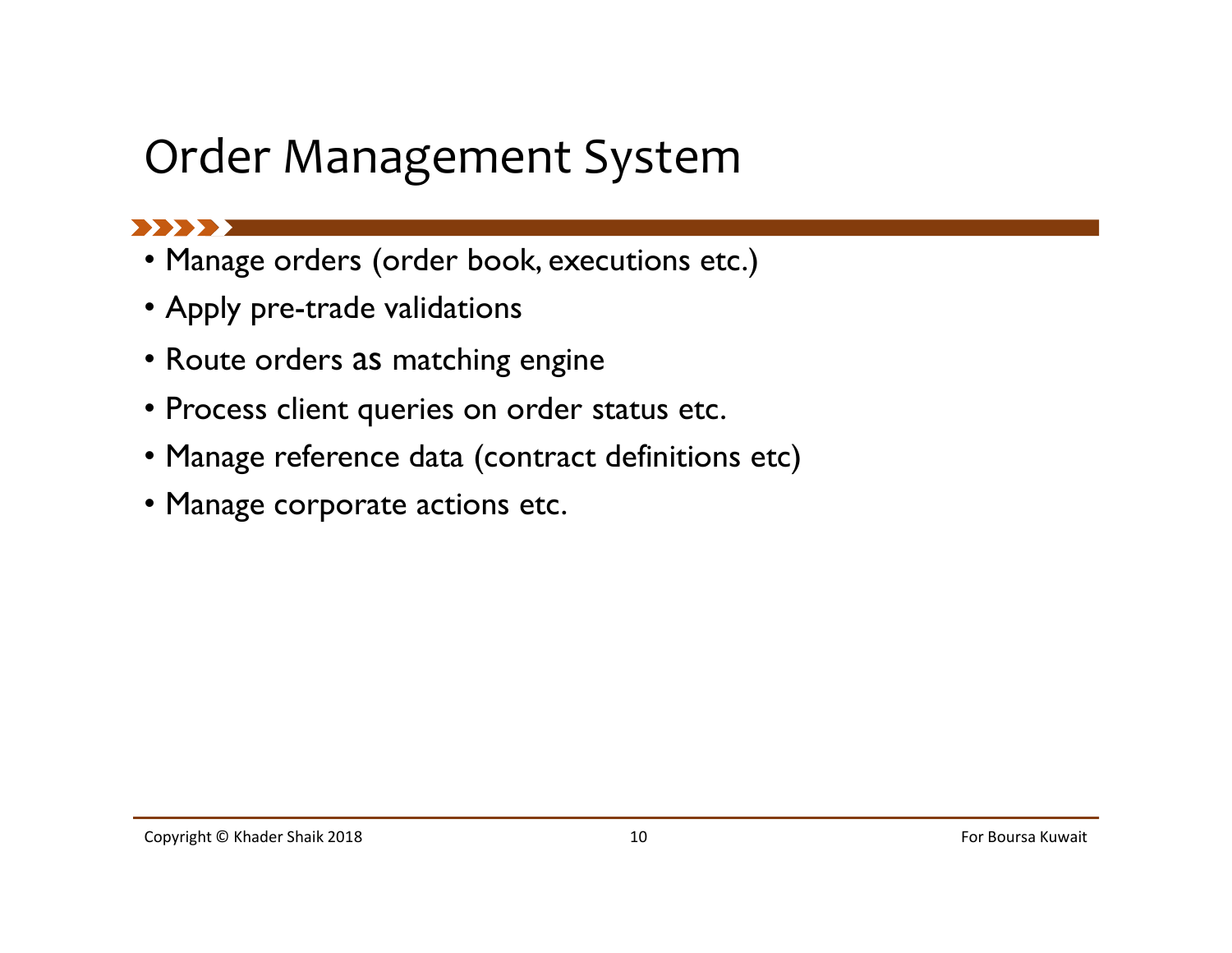# Matching Engine

 $\mathbf{X}$ 

- Continuous or event driven order matching (execution matching algorithms)
- Support for required order types
- Real-time price and execution information dissemination (market data)
- Provide assess to order-book in real-time
- Support Circuit breakers other risk management controls
- Support real-time surveillance as needed
- Distribute matched orders to clearinghouse, post-trade processing and risk mgmt. and others • Provide assess to order-book in real-time<br>• Support Circuit breakers other risk management controls<br>• Support real-time surveillance as needed<br>• Distribute matched orders to clearinghouse, post-trade processing<br>and risk
- low latency, high throughput capabilities
- Must be scalable (hundreds to thousands)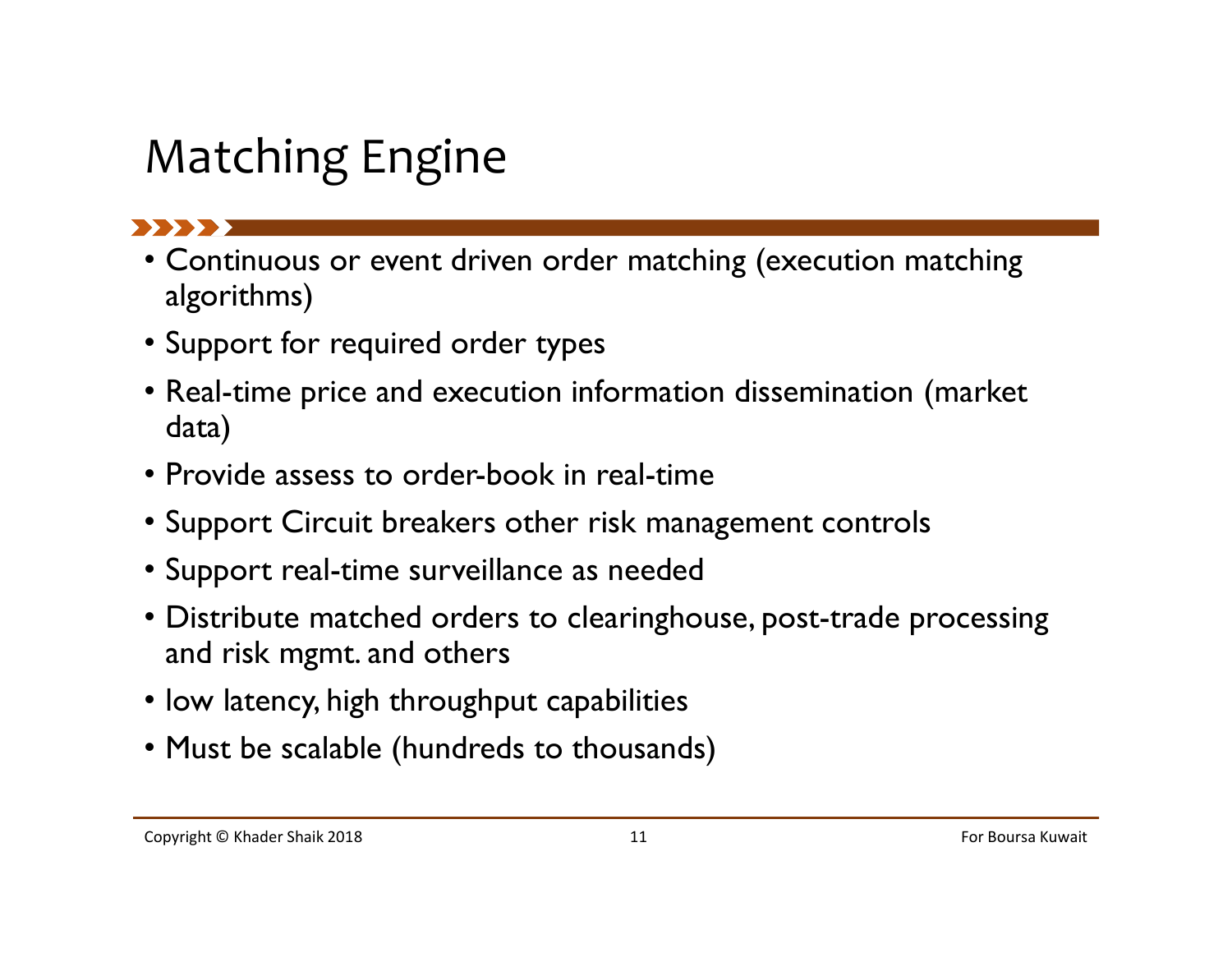# Market Data Distribution<br>• Distribute order book – best bids, asks etc.<br>• Distribute execution information as orders are matched<br>• Distribute reference data (security info etc) Market Data Distribution

- 
- Distribute execution information as orders are matched
- Distribute reference data (security info etc)
- Respond customer queries etc.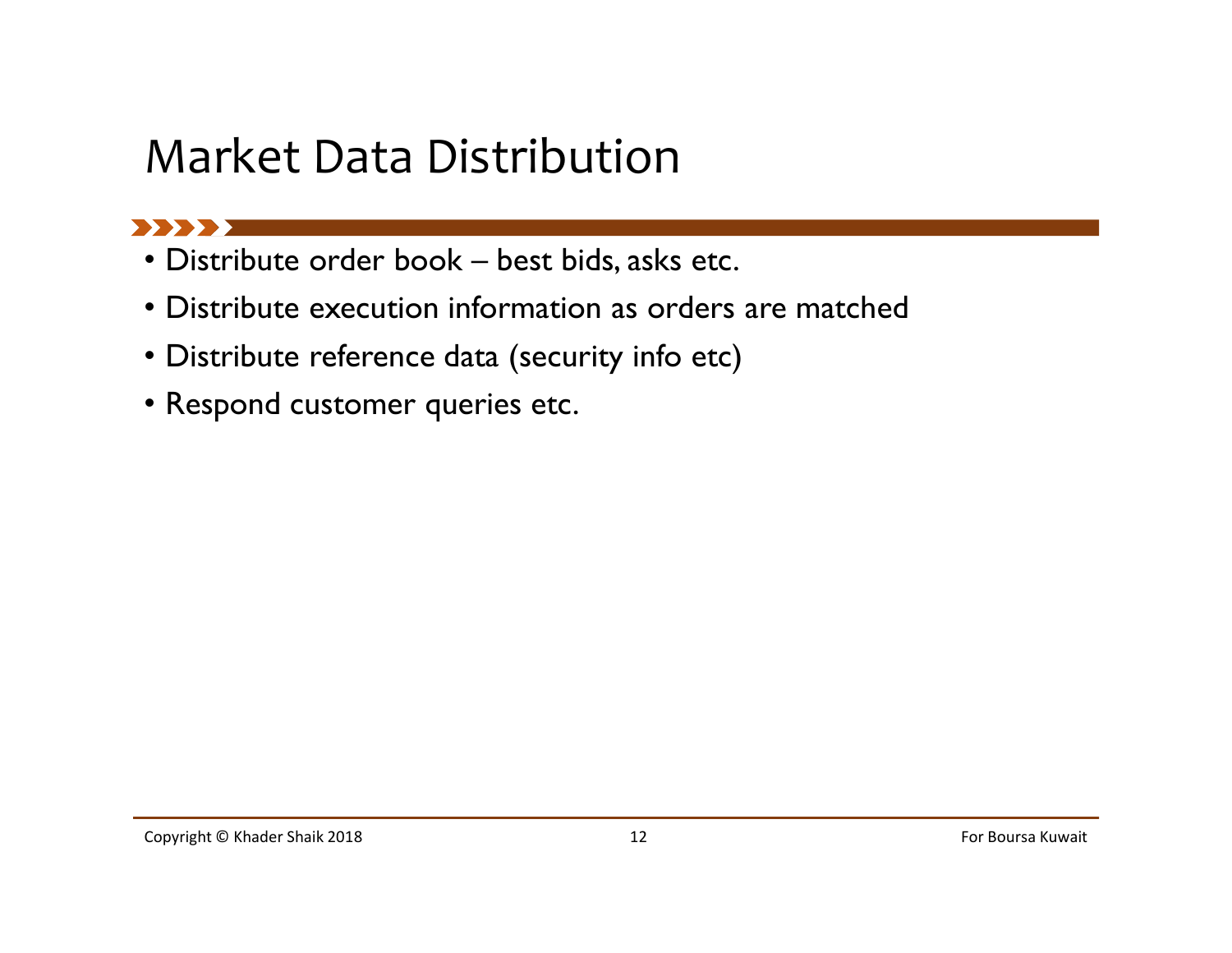# Surveillance and Compliance (Post-trade)

- Surveillance and Compliance (Post-trade)<br>• Real-time proactively detect potential abusive trader<br>• Real-time proactively detect potential abusive trader<br>• Rules/patterns are built based on products, markets and other behavior patterns and take remedial action Figure 2013<br>
• Figure 2014 Compliance (Post-translation<br>
Figure 1 and the contential abusive translation<br>
• Rules/patterns are built based on products, markets and conditions<br>
• Eg – price movements, volumes, volatility<br>
p
	- Rules/patterns are built based on products, markets and other conditions
	-
- Post-trade analysis
	- Perform planned/programmed analysis on executions
- Generate alerts as required
- Take actions if needed, such as enabling circuit breakers Copyright © Khader Shaik 2018 13 For Boursa Kuwait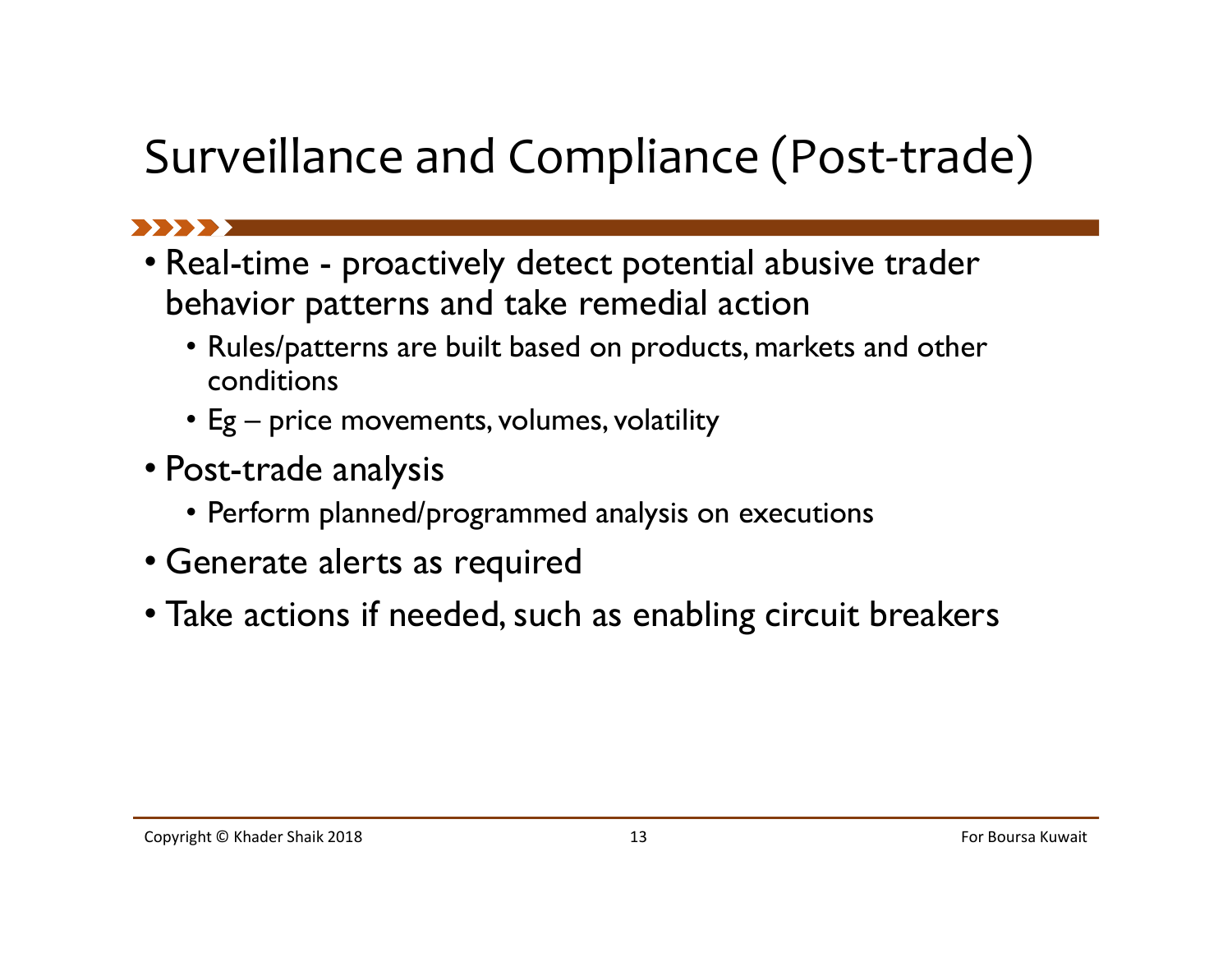# Clearinghouse Interface

#### **BEERE**

- Supply real-time execution data
- Supply Settlement prices as scheduled
- Serve queries
- Supply static data
- Sync client account information  $\bullet$  Sync client account information<br> $\frac{14}{14}$ For Boursa Kuwait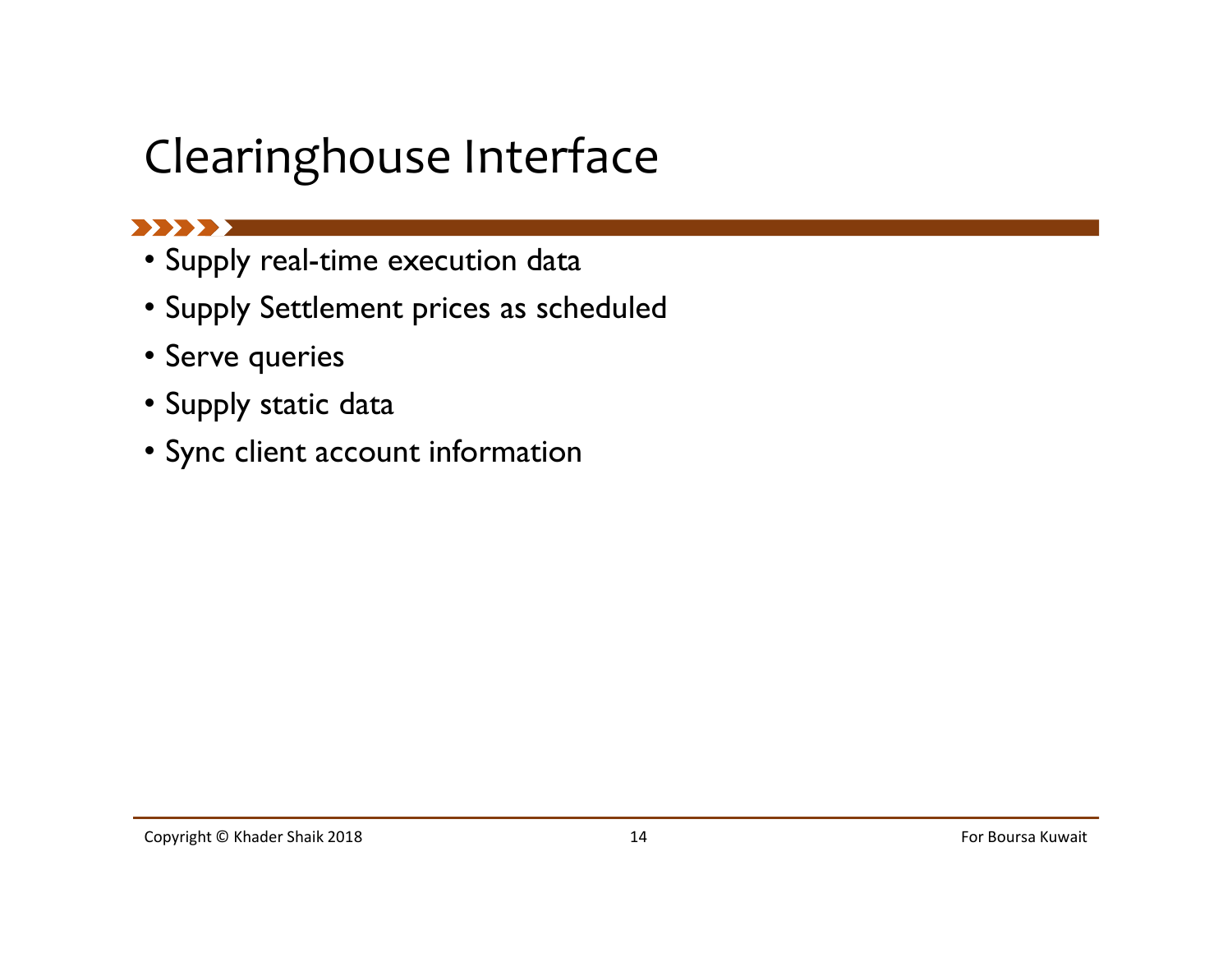## Monitoring & Control

#### **SASSAY**

- Monitor various flows
- Monitor state of various components
- Monitor real-time surveillance alerts
- Perform any required system operations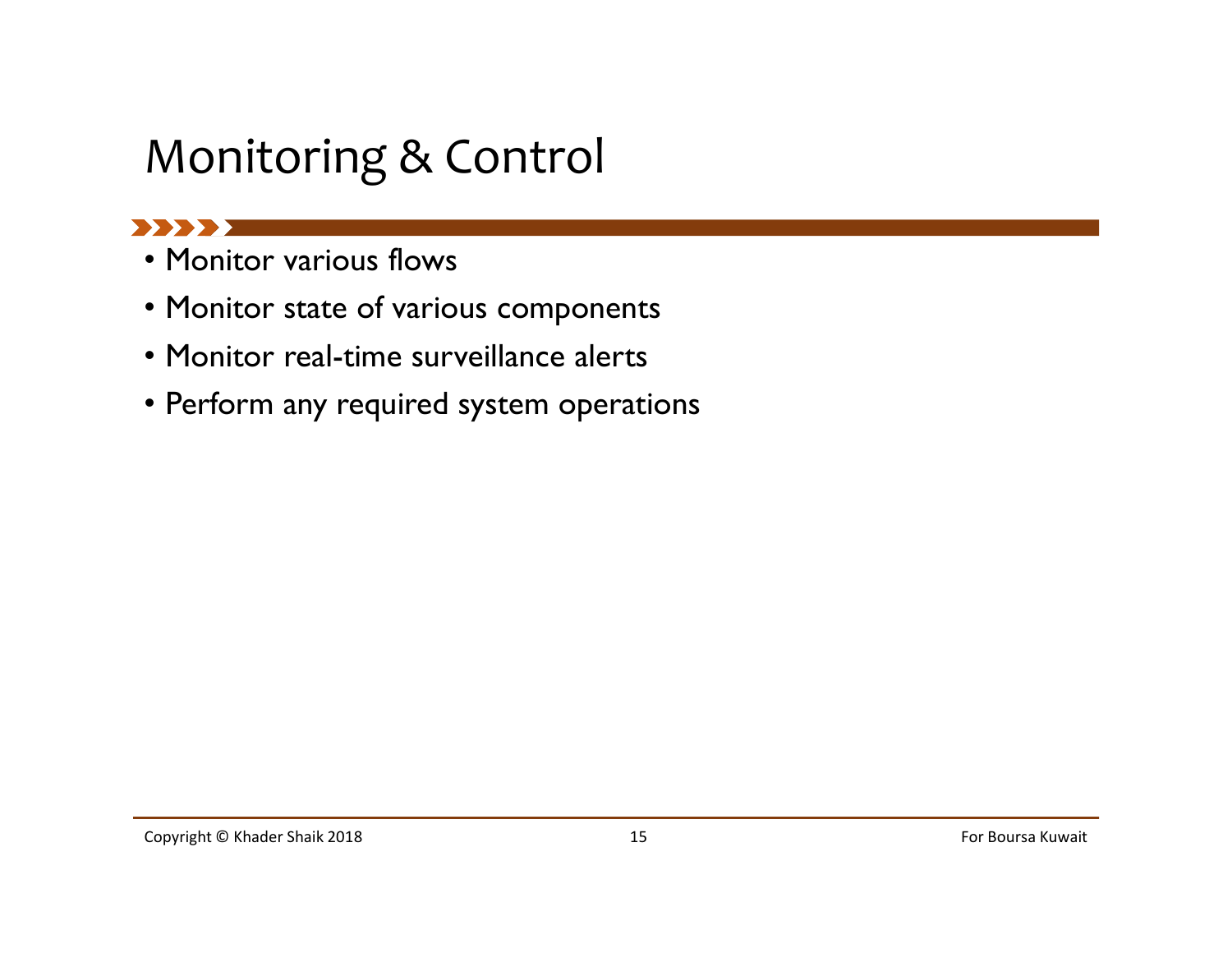## Integrity and Risk Management Interface

- Integrity and Risk Management Interface<br>• Risk management Interface allows to manage all<br>• Risk management Interface allows to manage all<br>• management tools parameters required for integrity controls and risk management tools **Control Control Control Control Control Control Control Control Controls and the statement equired for integrity controls and ristanagement tools<br>
Ilow user to manage parameters -<br>
• Integrity controls<br>
• Trading Limit co**
- Allow user to manage parameters -
	- Integrity controls
	- Trading Limit controls
	-
- Risk management control parameter Copyright © Khader Shaik 2018 16 For Boursa Kuwait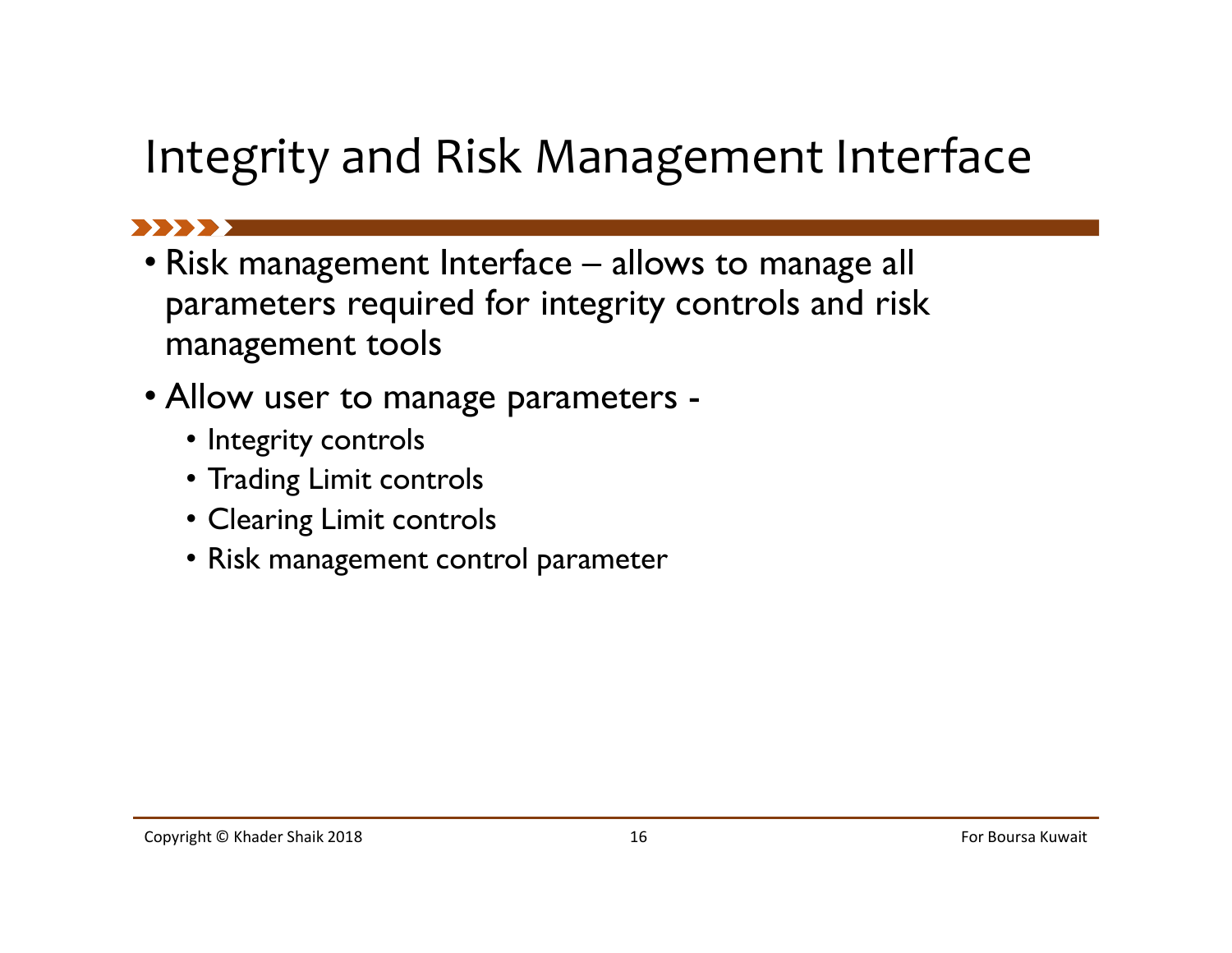## Post-trade processing

#### **BEERE**

- Perform required activities on executions
- Client Account maintenance
- Fee calculations etc.
- Book keeping
- Financials etc. ● FINANCIAIS etc.<br>
Copyright © Khader Shaik 2018 17 For Boursa Kuwait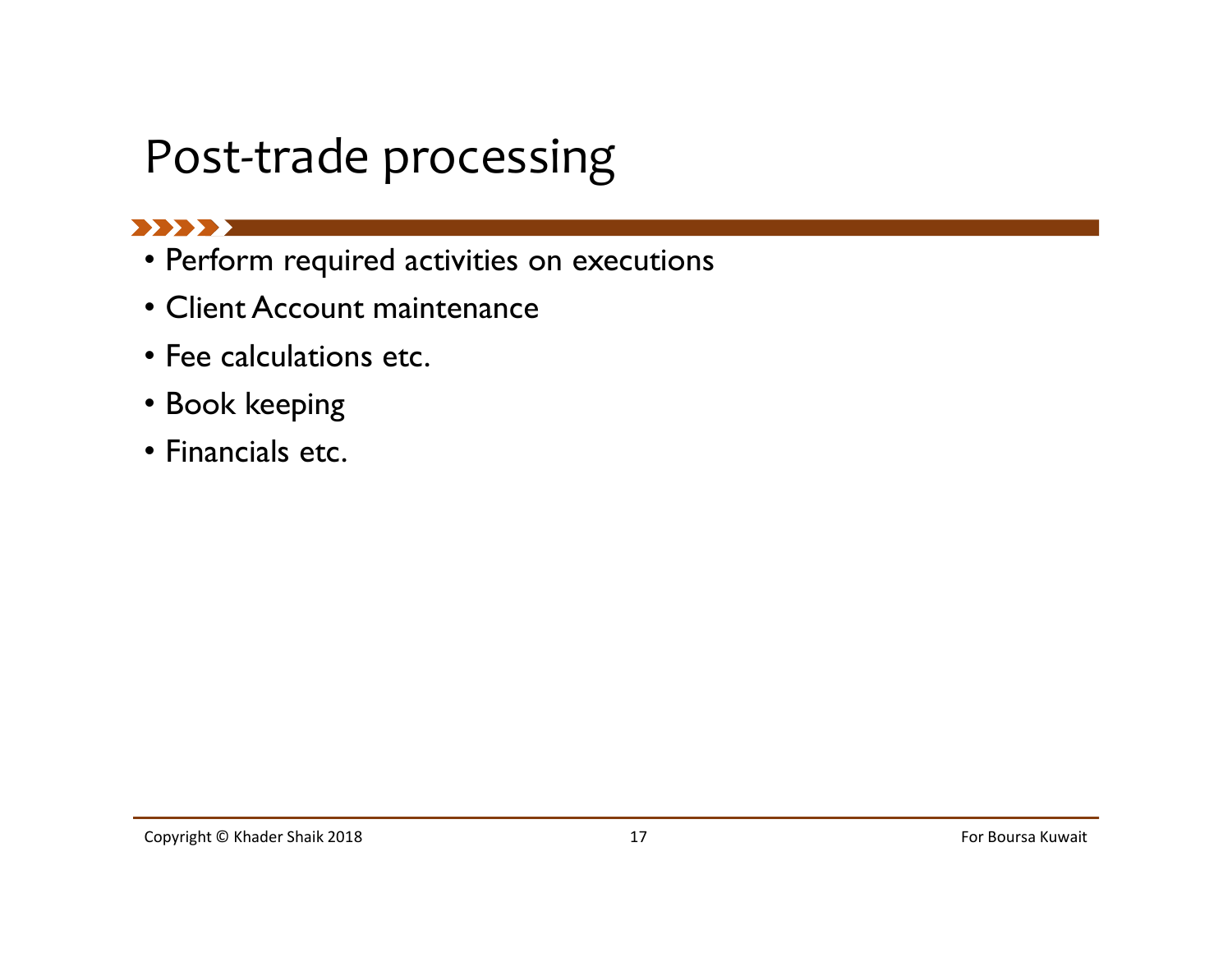## Communication Protocols



- FIX protocol is popular communication protocol
- Between clients and Exchange Order entry, executions, status reports<br>• Between clients and Exchange Order entry, executions, status reports<br>• To clearinghouse Execution information and other information<br>obust commu etc. • Morton Correction Correction<br>• To clearing the popular communication protocol<br>• Between clients and Exchange - Order entry, executions, status reports<br>• To clearinghouse - Execution information and other information<br>obus
	-
- Robust communication platforms are used
	- Secured networks
	- Message Queues (MQ) based message flows
- Communication Protocols<br>
 FIX protocol is popular communication protocol<br>
 Between clients and Exchange Order entry, executions, status reports<br>
 To clearinghouse Execution information and other information<br>
 Robus reports
	- Web-based applications etc.
- FAST (FIX Adapted for Streaming) is becoming popular for market data distribution • Message Queues (MQ) based message flows<br>• On-demand services interface – to server queries and various<br>reports<br>• Web-based applications etc.<br>• FAST (FIX Adapted for Streaming) is becoming popular for market<br>data distrib
- More info
	- https://www.fixtrading.org/what-is-fix/
	- https://www.fixtrading.org/standards/fast/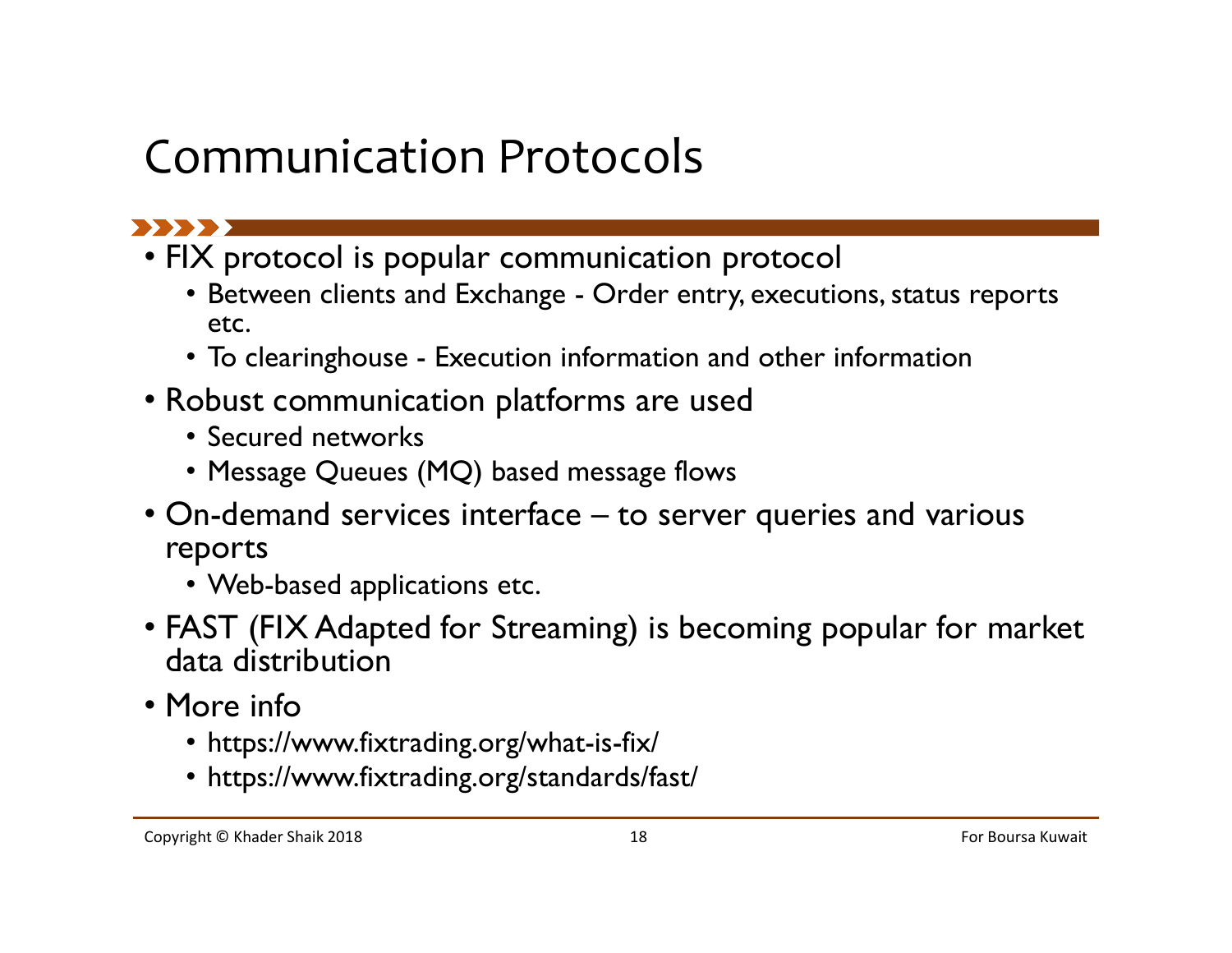## Common Market Manipulation Practices

#### **1999 - 1999**

- Quote Stuffing
	- Trade quickly entering and withdrawing a large number of orders in an attempt to flood the order book
	- As order book published live, it creates image in market that there is large activity, in fact, it is not (trader withdrawing)
- Layering/Spoofing
- Trader places orders at different bid/asks and cancels before execution • Layering/Spoofing<br>
• Trader places orders at different bid/asks and cancels before<br>
execution<br>
• Creates false demand and supply.<br>
Copyright © Khader Shaik 2018<br>
For Boursa Kuwait
	- Creates false demand and supply.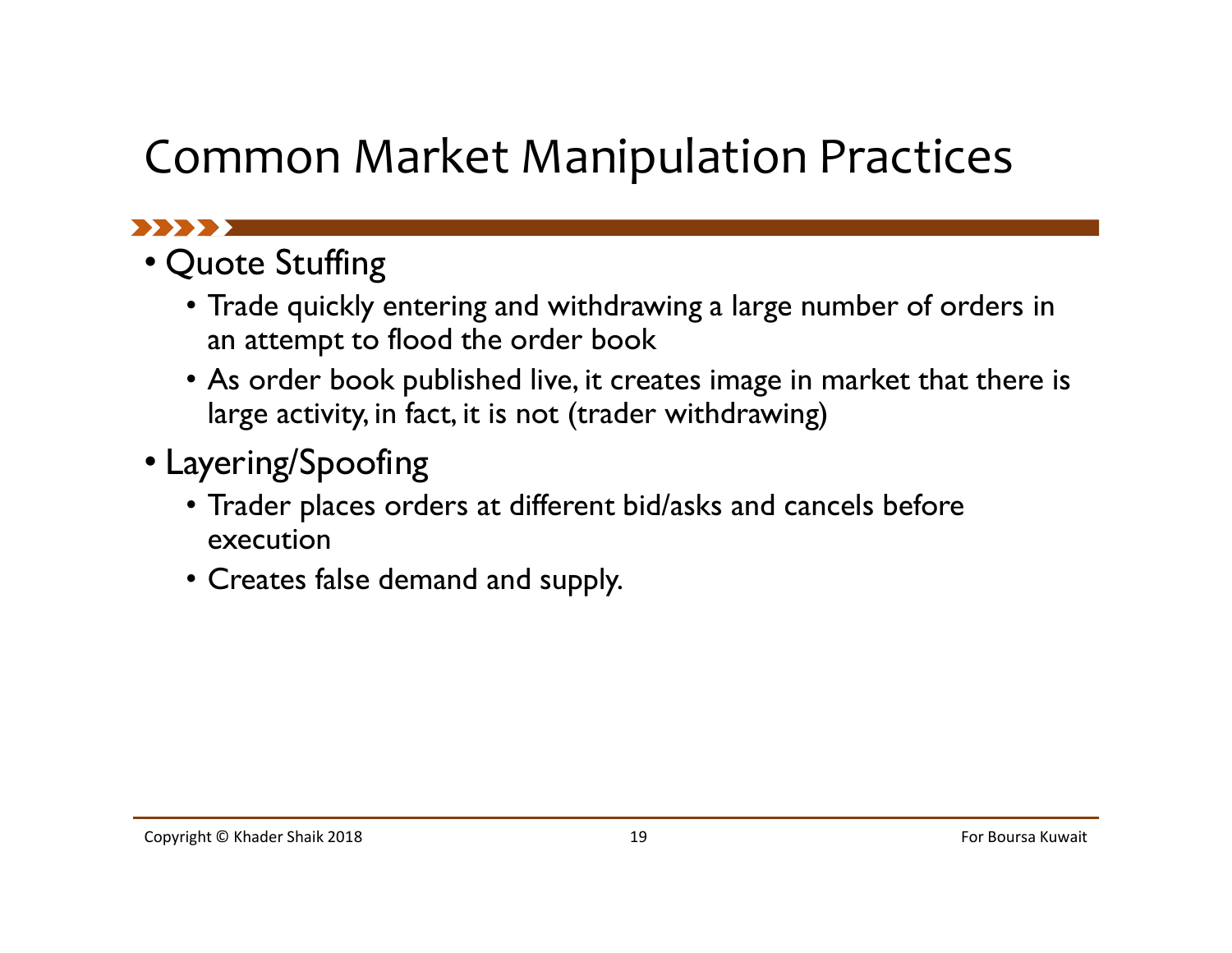#### Common Market Manipulation Practices ..cont

#### 

#### • Momentum Ignition

- Quickly placing orders that get executed, driving the price in required direction
- Creates image of market movements, which is not of real demand supply
- Typically done through programs (algorithmic trading)

#### • Front Trading

- Broker stepping in front of on large his own client orders to gain economic advantage. • Front Irading<br>
• Broker stepping in front of on large his own client orders to gain economic<br>
advantage.<br>
• Large orders impact the price, so this knowledge may benefit trader<br>
economically.<br>
• Many market regulations p
	- Large orders impact the price, so this knowledge may benefit trader economically.
	- Many market regulations provide rules/guidelines
- Wash trading
	- Trader buys and sells the same instrument for the same account
	- Used to benefit from such as tax deductions (book losses)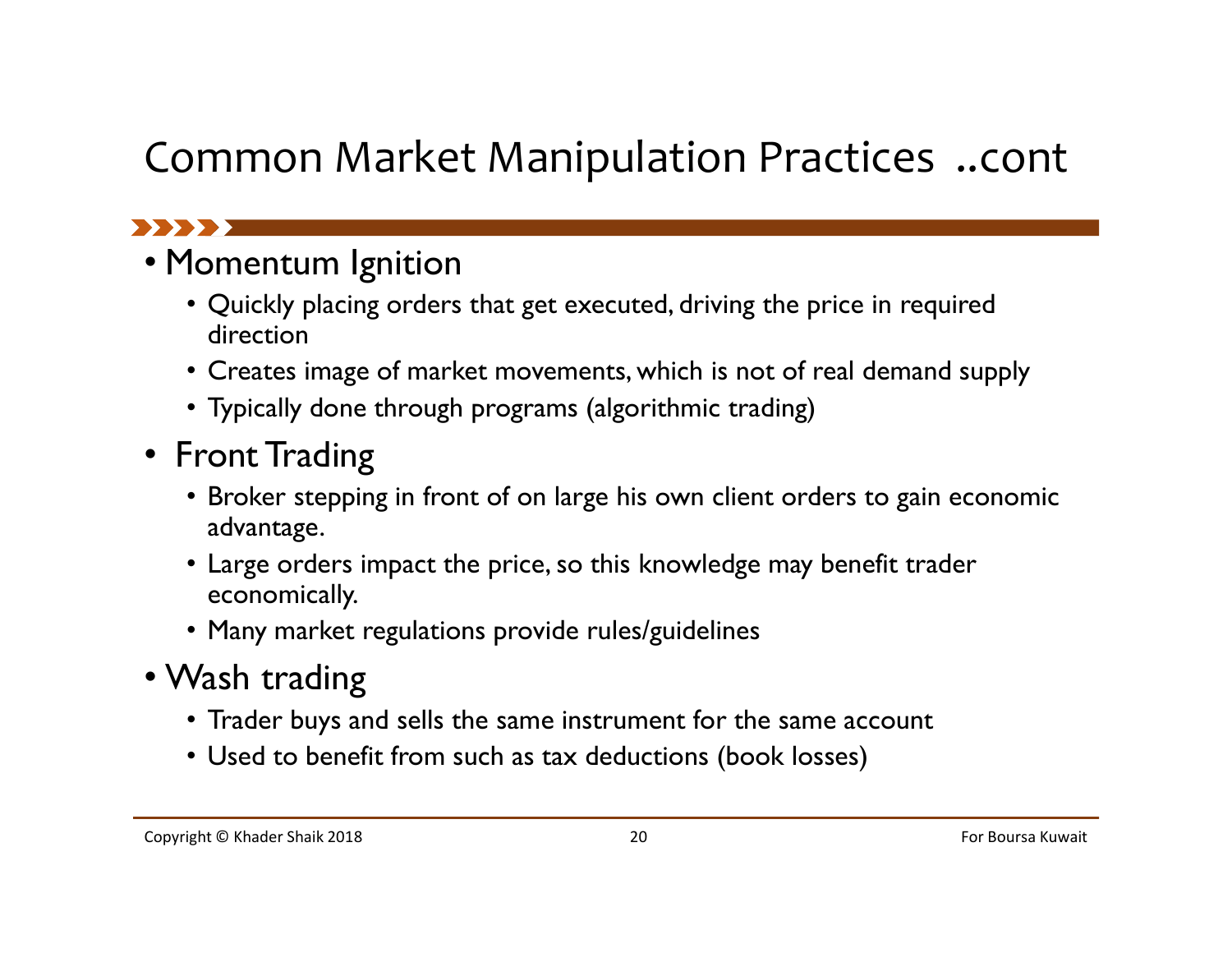#### Common Market Manipulation Practices ..cont

#### 

- Painting the tape
	- (group of) traders buying and selling same instrument among themselves to drive the prices and/or show the trading volumes
	- This false market image may attract other investors enter market and driving prices higher
	- Original trade would then dump their positions
- Marking the close
	- Just before market close, traders execute orders in an attempt to influence the closing price of an instrument
- Insider trading
- Trades placed by parties who have insider information such mergers, acquisitions, financial reports, deals etc. • Marking the close<br>
• Just before market close, traders execute orders in an attempt to<br>
influence the closing price of an instrument<br>
• Insider trading<br>
• Trades placed by parties who have insider information such merge
- Ping Order
	- Orders used to seek hidden quantities resting on a dark book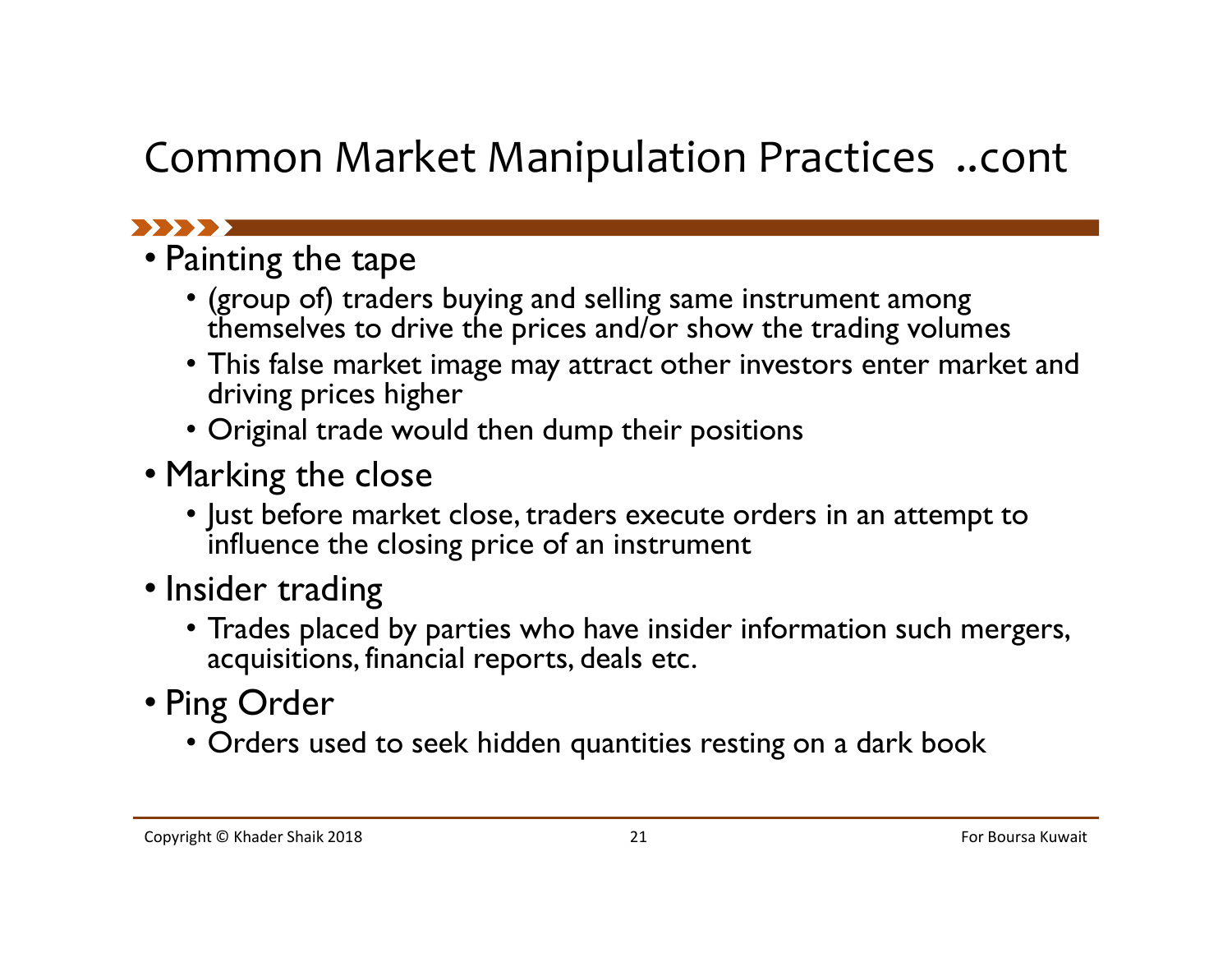# Common Erroneous Trading

#### 

- Fat finger orders
	- Orders entered by mistake
	- Unusually large volumes
	- Unusual prices (eg: much below asking prices)
- Orders resulting from flaws in program trading (algorithms) Copyright © Khader Shaik 2018 22 For Boursa Kuwait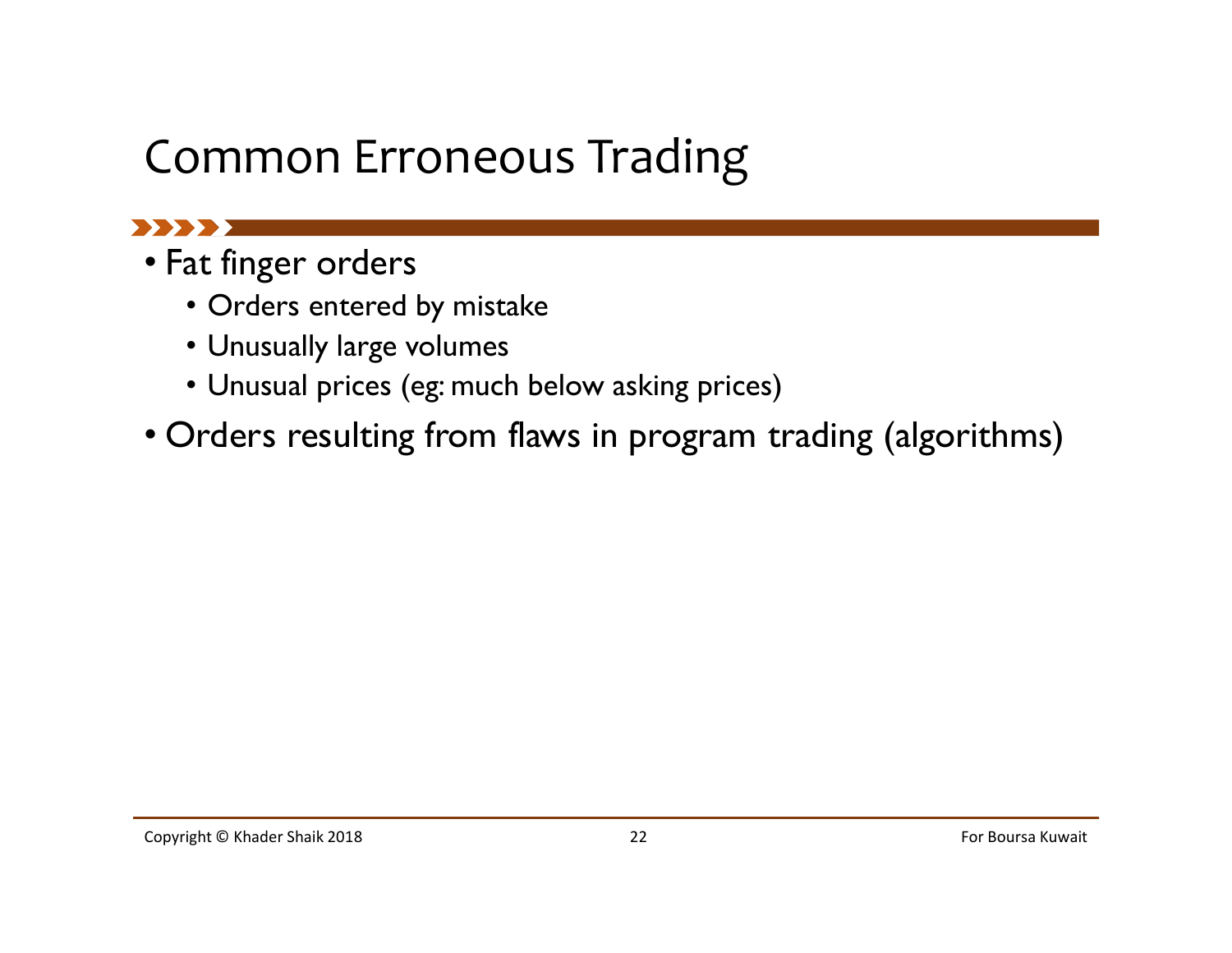# Matching Engine Vendors

# Commercial Products

- NASDAQ Business Solutions https://business.nasdaq.com/markettech/marketplaces/trading (Also refer to regional divisions)
- PATSYSTEMS http://www.patsystems.com/exchangeSolutions/Overview.aspx • Matching Engine Vendors<br>• NASDAQ Business Solutions - https://business.nasdaq.com/market-<br>• tech/marketplaces/trading (Also refer to regional divisions)<br>• PATSYSTEMS –<br>• MarketGrid - <u>http://marketgridsystems.com/technol</u> Matching Engine Vendors<br>
• NASDAQ Business Solutions - https://business.nasdaq.com/market-<br>
• NASDAQ Business Solutions - https://business.nasdaq.com/market-<br>
• enth/marketplaces/trading (Also refer to regional divisions)<br> • NASDAQ Business Solutions - <u>https://business.nasdaq.com/market-</u><br>• NASDAQ Business Solutions - <u>https://business.nasdaq.com/market-</u><br>• PATSYSTEMS –<br>• MarketGrid - <u>http://marketgridsystems.com/technology/key-features/</u><br> rech/marketplaces/trading (Also refer to regional divis<br>• PATSYSTEMS –<br>• HTSYSTEMS –<br>• MarketGrid - http://marketgridsystems.com/technolog<br>• Connamara - https://www.connamara.com/reg-exchar<br>**Some Open Source Implementation**
- 
- 

#### Some Open Source Implementations

(For the reference only)

- 
- https://github.com/paritytrading/parity • MarketGrid - <u>http://marketgridsystems.com/technology/key-features/</u><br>• Connamara - <u>https://www.connamara.com/reg-exchanges/</u><br>**Some Open Source Implementations**<br>(For the reference only)<br>• Liquibook - https://github.com/o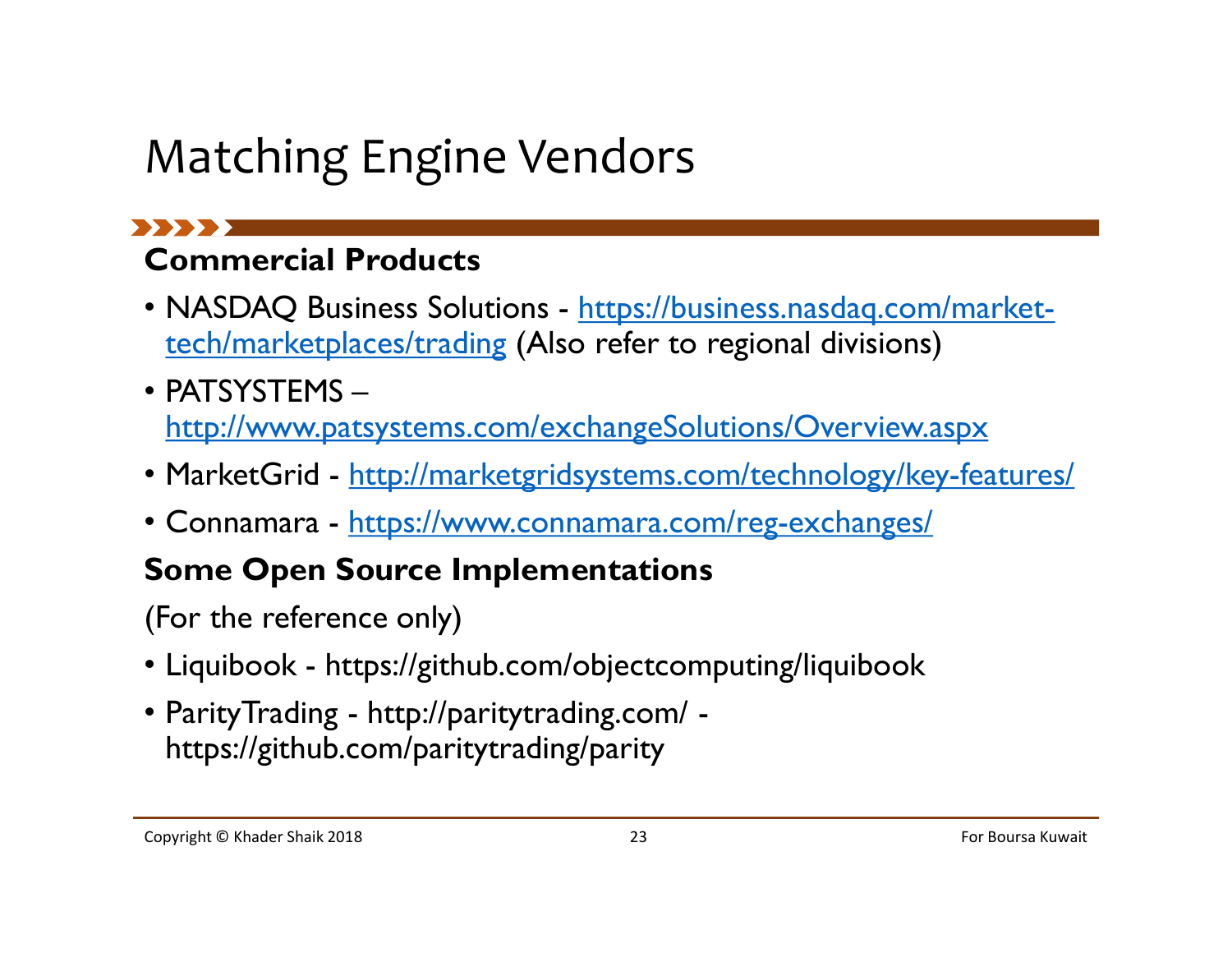## Market Surveillance Products

- NASDAQ SMARTS https://business.nasdaq.com/markettech/marketplaces/market-surveillance
- AQUIS http://www.aquis.technology/aquis-marketsurveillance/
- Other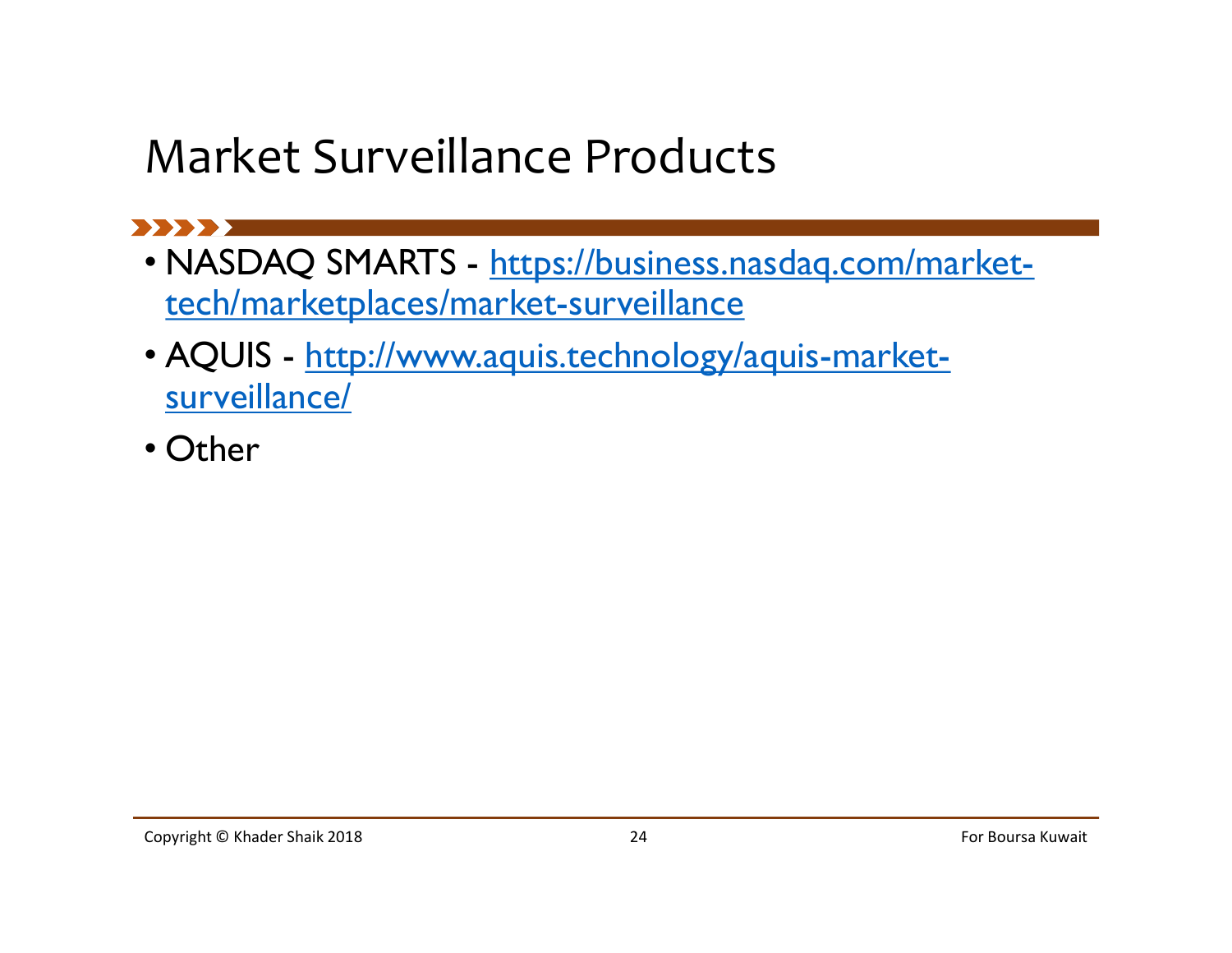### Other Software Resources

Protoclols

- Other Software Resources<br>
 QuickFIX FIX Engine large number of installations in<br>
 QuickFIX FIX Engine large number of installations in<br>
 QuickFAST FAST implementation becoming popular Other Software Resources<br>
Markey Software Resources<br>
The Society - FIX Engine - large number of installation<br>
financial industry - FREE<br>
QuickFAST – FAST implementation – becoming popy<br>
Market Data Distribution Protocols Other Software Resources<br>
• QuickFIX – FIX Engine – large number of installations in<br>
• QuickFIX – FIX Engine – large number of installations in<br>
• QuickFAST – FAST implementation – becoming popular<br>• Market Data Distribut
- 
- Market Data Distribution Protocols • Market Data Distribution Protocols<br>
Copyright © Khader Shaik 2018<br>
Copyright © Khader Shaik 2018<br>
For Boursa Kuwait